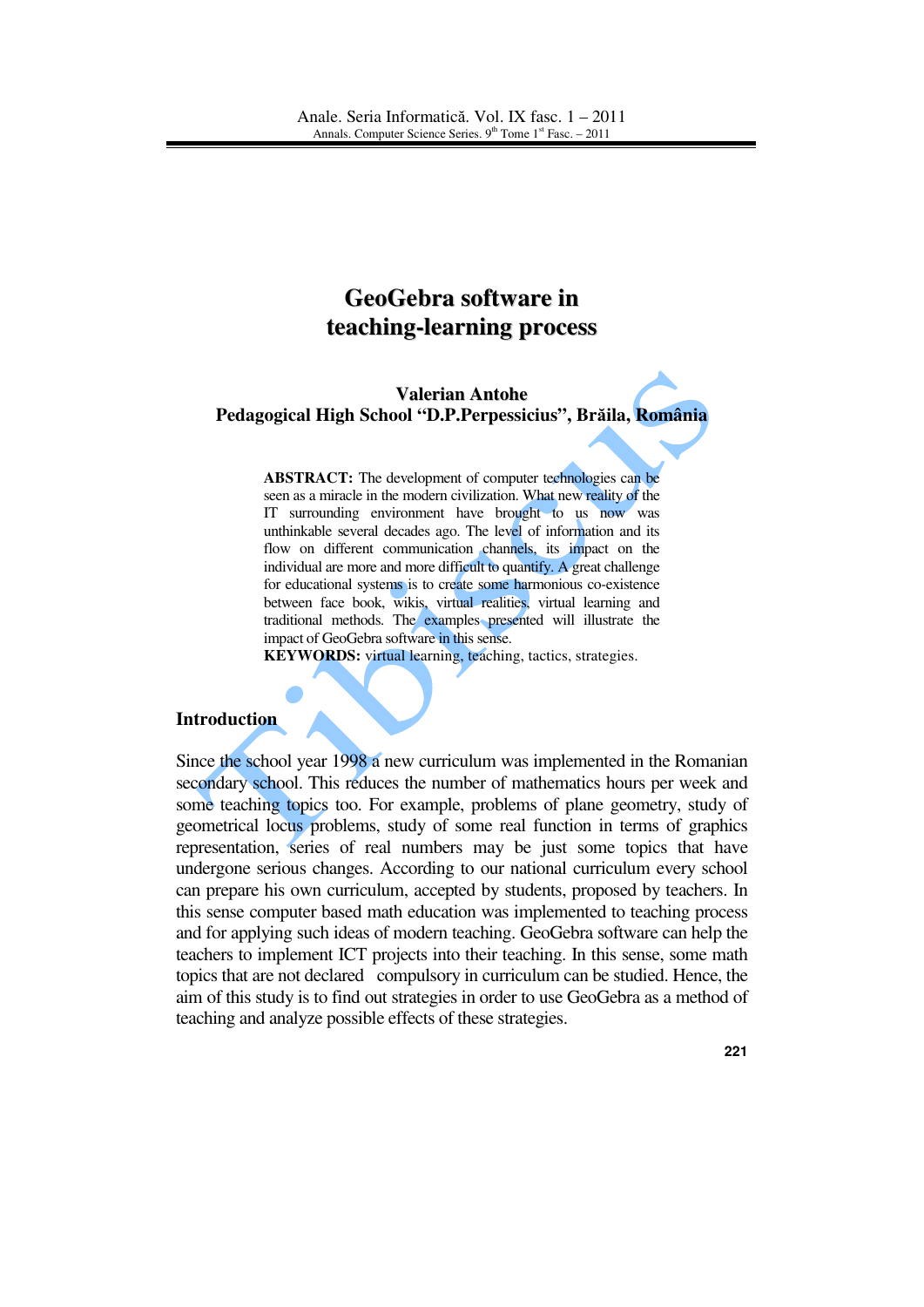## **1. Methodology, development tactics and strategies**

It is a challenge to use the computer in learning processes. This implies the integration of educational software in education. The educational software and its applications are very helpful in teaching-learning methods for maths. An "educational software application" is something that you can use, without having advanced knowledge about computers and programming. One accept that investigating properties of a geometrical or algebraically domain, changing shape and size in order to establish if properties remain true and formulation of the theorem from this investigation, should be a real route for any mathematical provocation. [Ant2009].

 Most of the teachers and school managers complain about the difficulties in working with the educational software provided by the Romanian Ministry of Education and about the lack of resources allocated for upgrades, for software acquisition from the free market and for appropriate training, [Ist07]. For these entire reasons one accept that the presence of open source software involved in education will become a special opportunity and GeoGebra software is one of the best example in this sense, [HL10].

The starting moment of the GeoGebra software operation is considered the moment in which this software was created and launched in the universal informational environment (It took place in the 1990s under the umbrella of "open source" systems) and was meant to be a dynamic structure, focused on the following goals:

- to provide free access to a dynamic educational software;
- to offer free teacher training courses;
- to support and develop materials both for students and teachers with a view to improving education in the fields of mathematics, sciences and technology;
- **to contribute and to promote collaboration between practitioners and** researchers in order to create a national users community.

 Is the education system ready to accomplish the new tasks? The question is older than the latest developments.

Using the computer in education presents the advantage of facilitating the passage from a passive accumulation of information by the students to them learning through discovery. As a result, they learn how to learn, thus developing abilities and cognitive strategies that they will use and adapt in other diverse situations. This induces a great flexibility of learning and stimulates students to involve themselves in the educational process and become partners of the teacher. In the next section, some examples of good practice will be presented.

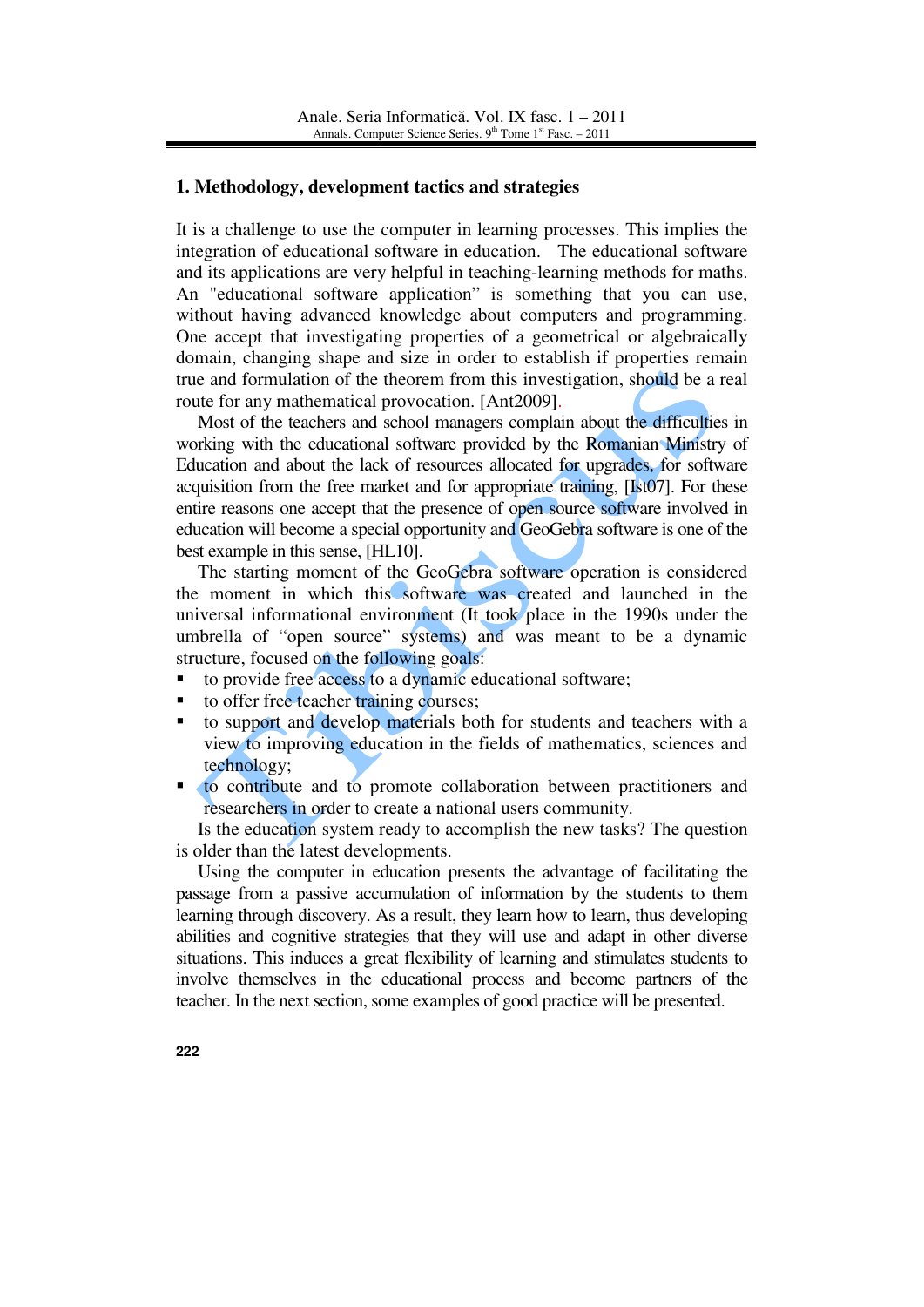## **2. Educational software induce a great flexibility in teaching**

There are some requirements for students and for teachers in order to develop activities in the mathematics curriculum with the help of the GeoGebra and these requirements are generally accepted and known in GeoGebra community.

Maths activities could be classified as: activities dedicated to reach competence in using GeoGebra software, activities dedicated to visualize mathematical results and theorems, activities dedicated to establish research in maths, finding new theorem and generalize results, special activities which are focused to discover "other open problems" in order to be rigorously demonstrated in other future activities.

## **2.1. Activities dedicated to reach competence in using GeoGebra software**

Many activities of the first stage, using GeoGebra, have been developed around the GeoGebra community and a lot of these could be finding on GeoGebra wikis. Since the main objective of this lesson is to teach students to use the GeoGebra software, the maths involved with the lesson is a review of geometry and measurement previously covered.

## **2.2. Activities dedicated to visualize mathematical results and theorems**

Speaking about the second issue, visualize results and maths theorem, one could give some examples:

**Ceva's Theorem** is a very popular theorem in elementary geometry. Given a triangle *ABC*, and points *D*, *E*, and *F* that lie on lines *BC*, *CA*, and *A*  respectively, the theorem states that lines *AD*, *BE* and *CF* are concurrent if and only if  $\frac{AF}{FB} \cdot \frac{EB}{BC} \cdot \frac{CE}{EA} = 1$ . The proof is classical and will be not described.

This proof could be used in the GeoGebra context because the software can visualize the area of any triangle considered in the proof, (Fig.1).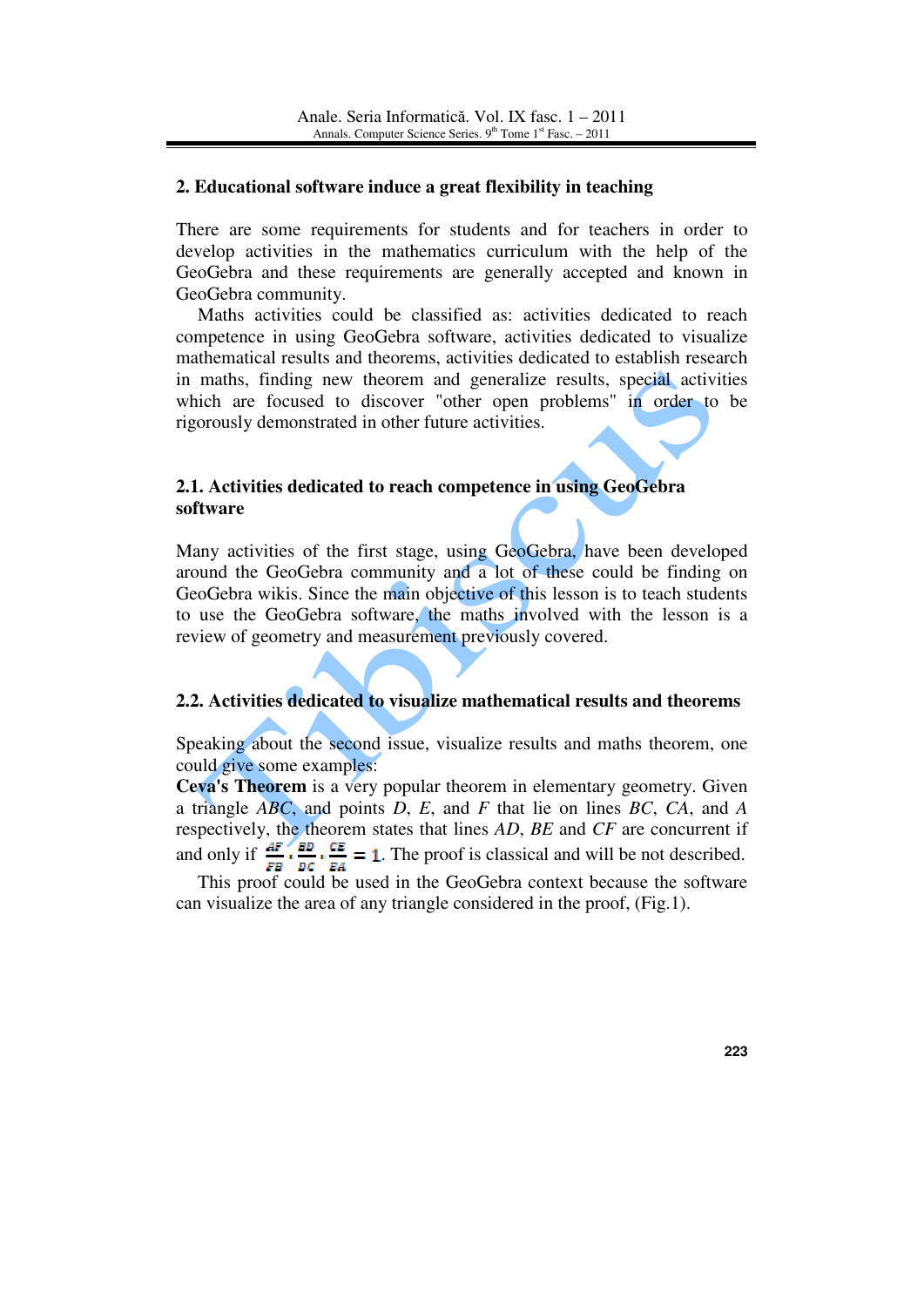

**Figure 1. The Ceva's Theorem file.ggb project realized with the GeoGebra software**

A lot of web pages contain different proofs of this theorem, and one of this is contained in figure 2.



## **The exponential and logarithmic function**

The equation  $f(x) = f^2(x)$  has for exponential and logarithmic function the form  $a^x = log_a x$  fof  $a \in (0,1) \cup (1, \infty)$ . GeoGebra allows showing cases which are not typical for mathematical textbook, [Gun10].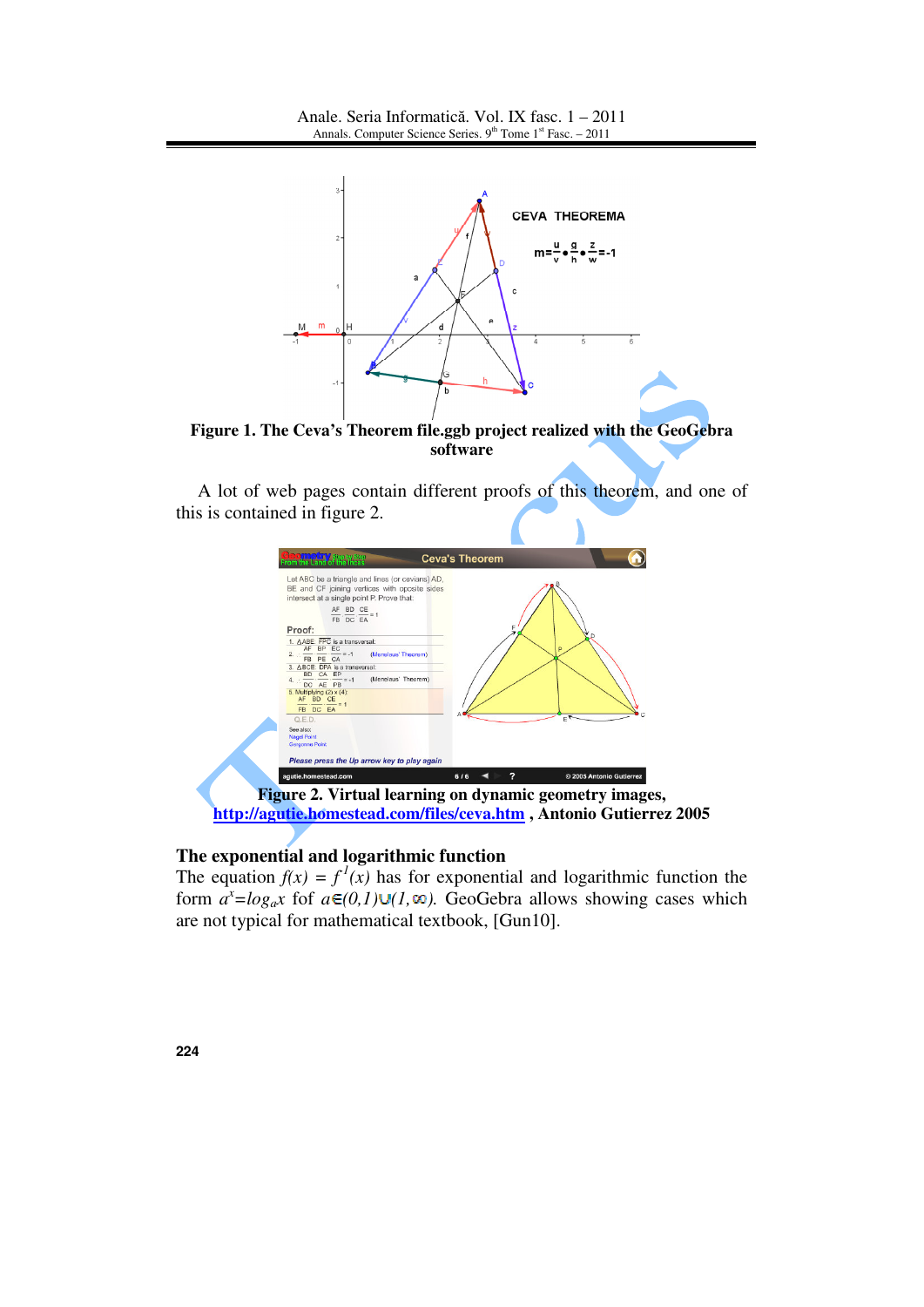

**Figure 3. The equation**  $f(x) = f^2(x)$ **, The equation**  $f(x) = a^x$ **,**  $a=0.02$ 

These examples illustrate how it is possible to use the method of generating problems with generator problem, concretely with solving equation  $f(x) = f<sup>1</sup>(x)$  for different types of function. The benefit of this purpose consists in connection between teaching mathematical analysis and both analytical and synthetic geometry at school. It is very important that the students' knowledge be not isolated. A teacher has a possibility to explain the notions of inverse function, graphs of different function. Students can use the GeoGebra software by finding the numerical solutions for the equation  $f(x) = f<sup>1</sup>(x)$  and this will visualize mathematical results, (Fig.3).

# **2.3. Activities dedicated to establish research in math, finding new theorem and generalize results**

In this section, some of maths activities will be projected, considering that each maths teacher could adopt his own strategy because for most of all secondary maths teachers the ability to use an educational soft could be considered like a provocation.

The applet illustrates two theorems discovered three hundred years ago. Let *P* be a point in the plane of an equilateral ∆*ABC*. Both theorems are concerned with the relative lengths of segments *AB, BP* and *CP*, joining *P* the vertices of ∆*ABC*.

#### **Theorem (F. van Schooten, 1615 – 1660)**

For *P* on the circumcircle of an equilateral ∆*ABC*, the longest of the three segments (*PA, PB or PC*) it is equals the sum of the shorter two, (Fig. 4). **Theorem (D. Pompeiu, 1873 – 1954)**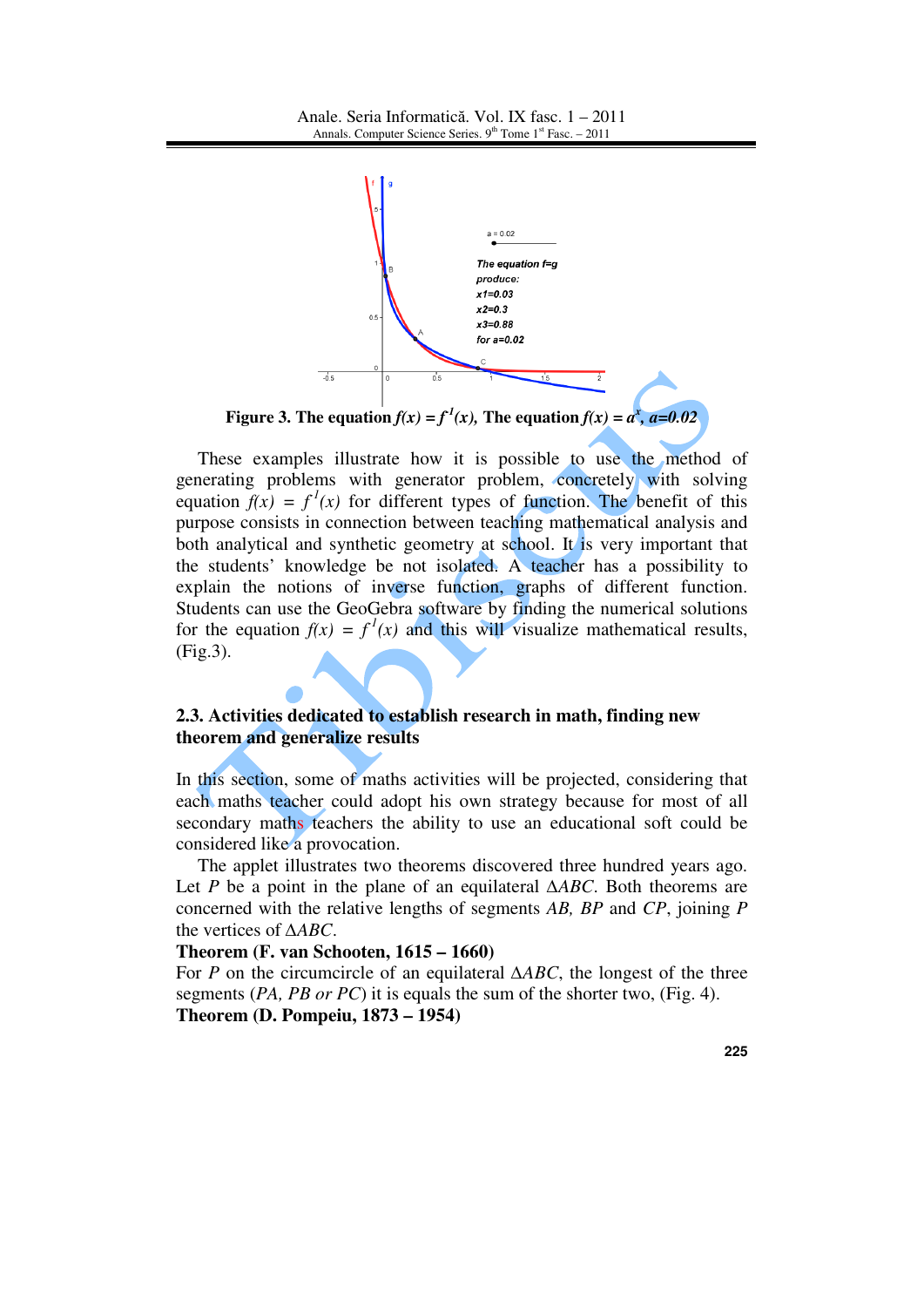For *P* not on the circumcircle of ∆*ABC*, there exists a triangle with sides *PA, PB* and *PC*. (The triangle in question is known as *Pompeiu's triangle*), (Fig.5).

**Ptolemy's theorem** Let a convex quadrilateral *ACPB* be inscribed in a circle. Then the sum of the products of the two pairs of opposite sides equals the product of its two diagonals. In other words, *AD*·*BC+AB*·*BD=AC*·*BD,*  (Fig.6).

Rotate triangle *ACP* around *A* through the angle *CAB* so that *C* is mapped onto a point, say *C'*, on *AB. P* is mapped to *P'*.

In case ∆*ABC* is equilateral, my come up with the configuration in the proof of van Schooten's theorem. When ∆*ABC* is equilateral the rotation places *P'* on the extension of *BP*. The same is true when ∆*ABC* is isosceles. In the general case, we may only claim that *C'P'||BP*. (The reason is the same in all three cases. Since the quadrilateral ABPC is cyclic ∠*ACP +*  ∠*ABP* = 180°. After the rotation, ∠*AC'P'* = ∠*ABP''*, where *P''* is the intersection of *AP'* and *BP*.) Triangles *ABP''* and *AC'P'* are similar, implying  $AC'/CP' = AB/BP''$  so that  $BP''=AB'C'P'/AC'$ .

Triangles *ABC* and *AP''P* are also similar because, in addition to ∠*PAP''*   $= ∠CAB$ , ∠'*AP*''P = ∠*AP*'C' = ∠*APC* = ∠*ABC* (the latter as the two inscribed angles subtended by the same arc.) This gives *AC/AP=BC/PP"* so that  $PP''=BC \cdot AP/AC$ . But  $PP'' = BP + BP'' = BP + AB \times CP / AC$ . We see that

*BP+AB*·*CP/AC=BC*·*AP/AC*. Multiplying by *AC* gives Ptolemy's identity.

Ptolemy's theorem offers one approach to proving theorems.

A proof below is more elementary.

Rotate the plane  $60^{\circ}$  around *B* so as to make vertex *C* overlap vertex *A*. Let *A'* and *P'* be the images of *A* and *P*, respectively. We'll show that *APP'* is Pompeiu's triangle. By the construction, ∆*BPP'* is equilateral, so that *PP'=BP*. In addition, *AP'* is the image under the above rotation of *CP*, so that *AP'=CP*. The remaining side in ∆*APP'* is just *AP*, and we are done with Pompeiu's theorem.

Assuming *A, P* and *P'* are collinear (i.e., when Pompeiu's triangle is degenerate),  $\angle APB$  is either 60<sup>°</sup> or 120<sup>°</sup>. (This is because it is either equal to  $\angle BPP'$ , which is 60°, or is supplementary to it.) But then the quadrilateral *ABCP* is cyclic, proving van Schooten's theorem and its converse.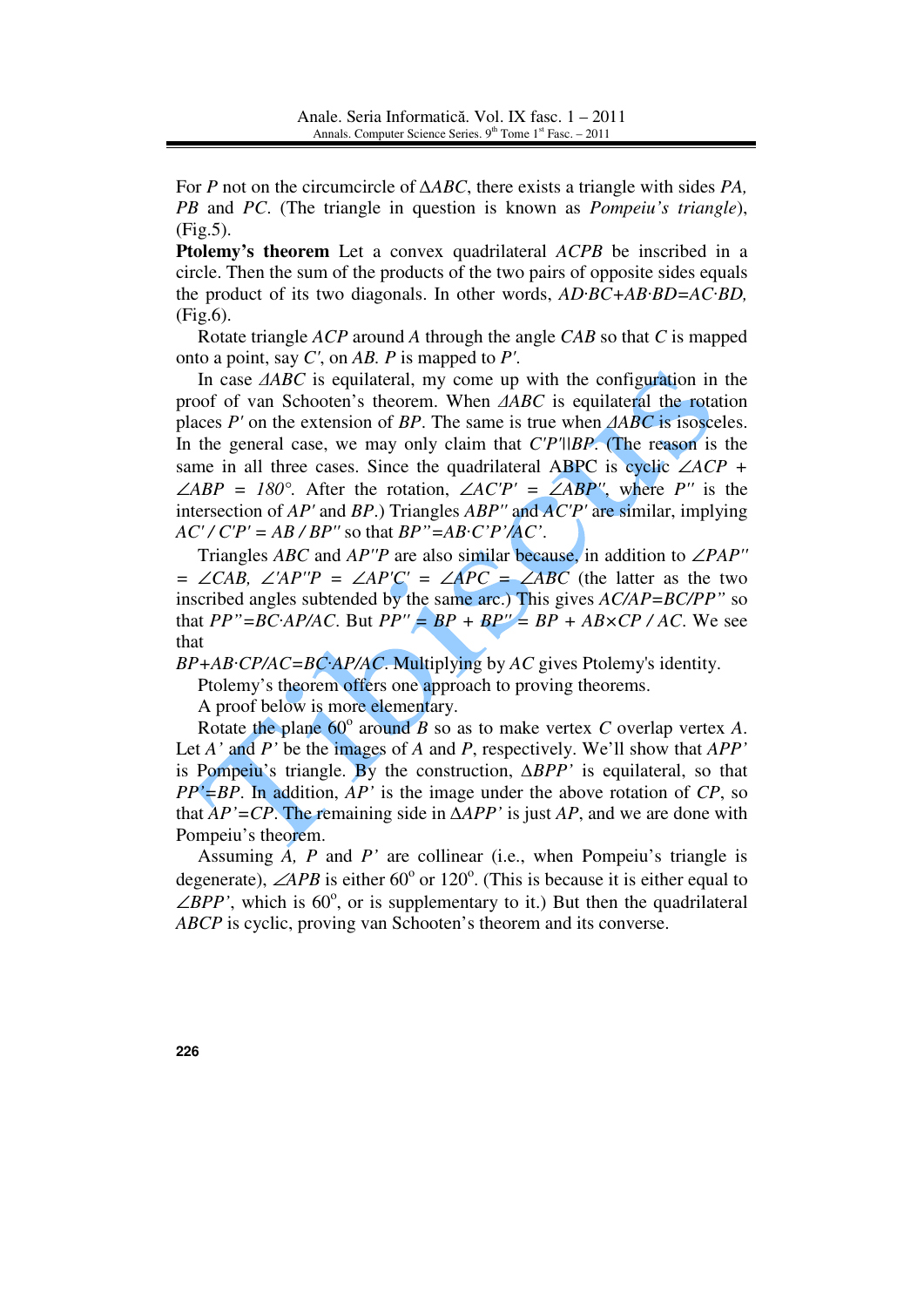

**Figure 6. Ptolemy's theorem,** *AC*·*BP+AB*·*CP=AP*·*BC*

The F. van Schooten's theorem can be extended to triangles that are not equilateral.

**Theorem 1:** Given ∆*ABC* and a point *P* on its circumcircle, *a, b, c* denote the sides of *ABC* and  $d_a$ ,  $d_b$ ,  $d_c$  the distances from *P* to sides  $a = BC$ ,  $b =$ *CA, c = AB.* We are going to show that one of the ratios  $a/d_a$ ,  $b/d_b$ ,  $c/d_c$  is the sum of the other two.

The proof depends on the following:

**227**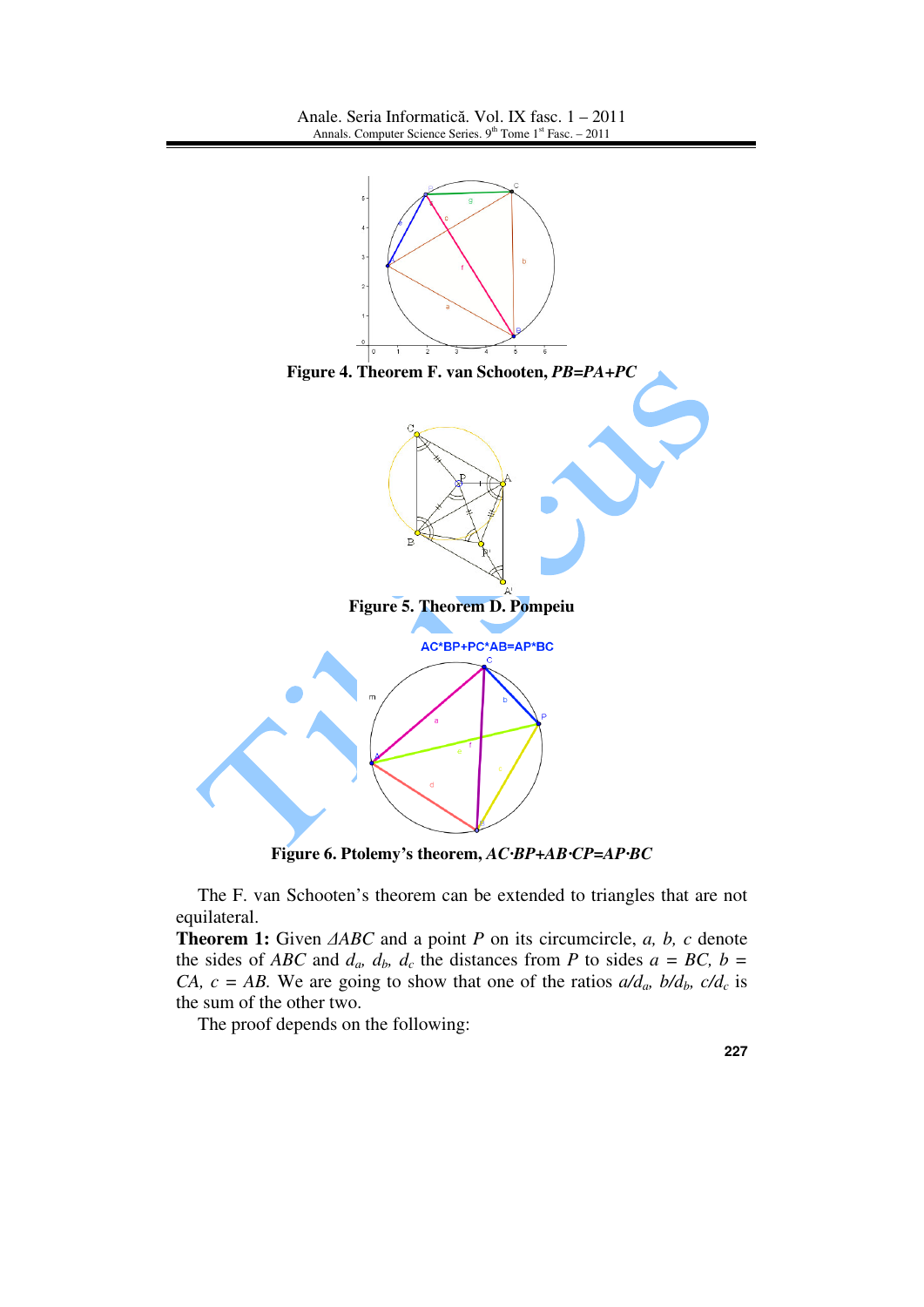### **Lemma:**

In ∆*ABC, h = b·c/(2R),* where *h* is the altitude from *A* and *R* is the circumradius. (For the proof see Metric Relation in a Triangle).

 To continue with the theorem, for ∆*PBC*, lemma gives: *da=PB*·*PC/(2R),*  and similarly for triangles *PCA* and *PAB*. Next we obtain:

(1) 
$$
a/d_a = a/(PB \cdot PC) \cdot (2R) = a \cdot PA \cdot (2R)/(PA \cdot PB \cdot PC),
$$

$$
b/d_b = b/(PC \cdot PA) \cdot (2R) = b \cdot PB \cdot (2R)/(PA \cdot PB \cdot PC),
$$

$$
c/d_c = c/(PA \cdot PB) \cdot (2R) = c \cdot PC \cdot (2R)/(PA \cdot PB \cdot PC).
$$

∆*ABC* divides its circumcircle into three arcs, say *(BC), (CA), (AB).* If, for instance, *P* is on arc *(BC)* then by Ptolemy's theorem, *a*·*PA=b*·*PB+c*·*PC.*  Therefore,

$$
(2) \t a/d_a = b/d_b + c/d_c,
$$

as needed. It follows from (1) that say, when  $a = b = c$ ,  $PA = PB + PC$  is equivalent to  $a/d_a = b/d_b + c/d_c$ . However, while the latter holds for all triangles, the former holds only for the equilateral ones.

Observe that, as it follows from the proof, the ratio in the left-hand side of (2), (i.e., the largest ratio possible) corresponds to the arc that contains *P.*

The provocation of using GeoGebra software could be here the construction of a convex quadrilateral *ACPB*, inscribed in a circle. We need this construction in order to develop dynamic construction for Ptolemy's theorem and prove that *AD*·*BC+AB*·*BD=AC*·*BD*. Four points must be on a circle in order to form a convex quadrilateral *ABCD* and, important, these four points must be in this order. We have two proposed construction in two GeoGebra file. First consider like a start point the construction of diagonals using two variable angles, first give the position of the first diagonal towards the abscises axis. The second diagonal will be rotated around a fixed point on the circle, (Fig.7).

The next construction will consider first a fixed diagonal of the convex quadrilateral *ABCD* and one coin will be mobile on one arc of the circle.



**Figure 7. Construction of the convex quadrilateral** *ABCD*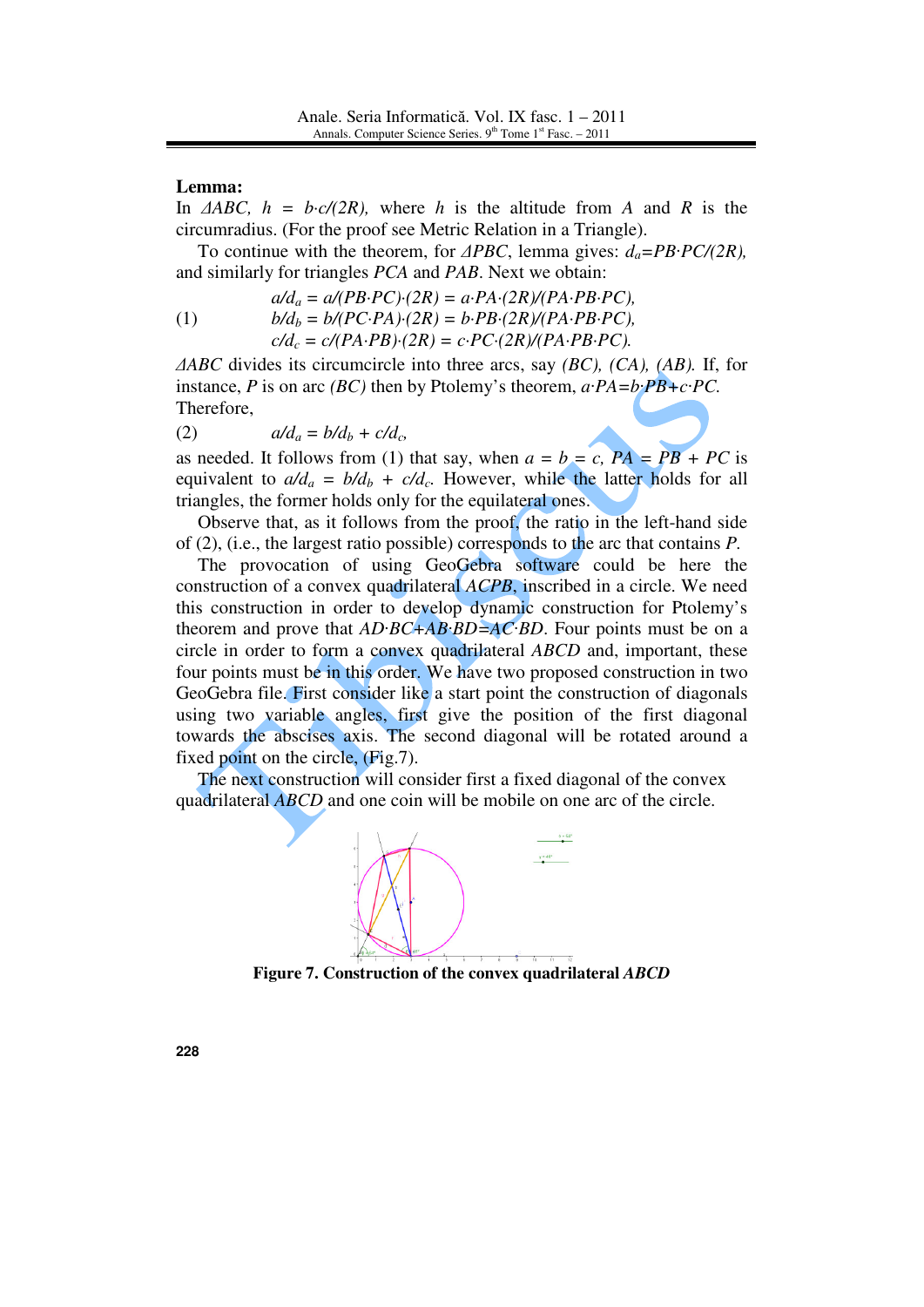

**Figure 8. Construction of the convex quadrilateral** *ABCD* **start from the fixed diagonal** *BC*

Theorem 1 admits a further extension to polygons with more than three vertices.

**Theorem 2:** Given point P on the circumcircle of a cyclic convex polygon  $X_1X_2X_3$  ...  $X_{n-1}X_n$  (n > 2), we use following notations (I and j can be interchanged):

- $a_{ij}$  = length of side  $X_iX_j$ ;
- $d_{ij}$  = distance from P to sidelines  $X_i X_j$ ;
- $R_{i j}$  = ratio  $a_{i j}/d_{i j}$ .

Without loss of generality we may assume that  $P$  is on the arc  $X_1X_2$ . Then the set of ratios  $R_{12}$ ,  $R_{23}$ ,  $R_{34}$ ,...,  $R_{(n-1)n}$ ,  $R_{n1}$  verify the relation:  $R_{12} = R_{23} + R_{34} + ... + R_{(n-1)n} + R_{n1}.$ 

The theorem admits a demonstration by induction method.

For using GeoGebra software this theorem produce an open problem if we want to construct a dynamical imagines of a convex polygon with n sides inscribed in a circle. Could we fix one of the vertices and others n-1 vertices to be mobile on the circle, preserving the relation of order between vertices so that the polygon to remain convex? Ideas to realize this for n=4 was established in the examples above and theorem 2 is visualized for  $n=5$ in figure 9.



**Figure 9. Theorem 2 is visualized for n=5**